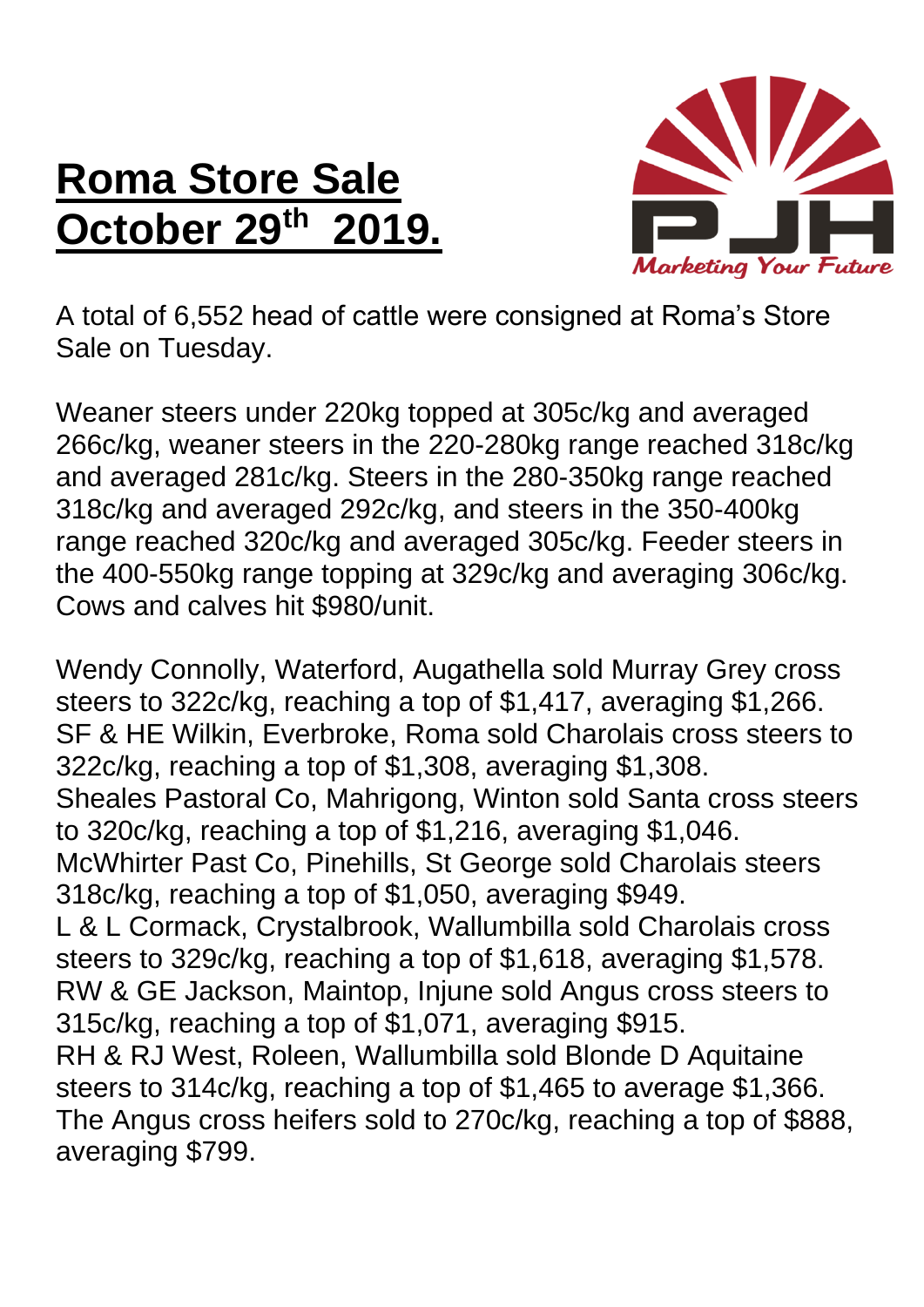NG Marsh, Weemilah, Roma, sold Charolais cross steers to 307c/kg, reaching a top of \$1,573, averaging \$1,534.

Heifers under 220kg topped at 256c/kg and averaged 218c/kg, while heifers in the 220 – 280kg range topped at 260c/kg and averaged 222c/kg. Heifers in the 280-350kg range topped at 282c/kg, averaging 249c/kg. Heifers in the 350-450kg range topped at 293c/kg, averaging 247c/kg.

ACF Trust, Trafford Park, Wallumbilla sold Santa heifers to 293c/kg, reaching a top of \$1,213, averaging \$874.

A Swan, Springtime, Wallumbilla sold Angus cross heifers to 287c/kg, reaching a top of \$1,534, averaging \$1,231.

Brah-lim Cattle Pty Ltd, Waverley, Augathella sold Brahman cross heifers to 286c/kg, reaching a top of \$1,219, averaging \$1,038.

William & Tessa Clemesha, Sunset Valley, Bollon sold Charolais heifers to 284c/kg, reaching a top of \$1,149, averaging \$750. Derbyshire Downs Pastoral Co Pty Ltd, Derbyshire Downs, Augathella sold Charolais cross heifers to 282c/kg, reaching a top of \$1,232, averaging \$832.

Bangor Cattle Co P/L, Bangor, Mungallala sold Brangus cross heifers to 268c/kg, reaching \$960, averaging \$842.

Barry Sinnamon, Kiwanni, Jackson sold Brangus heifers to 268c/kg, reaching a top of \$883, averaging \$883.

EJ & CF Rolfe, Marie Downs, Roma sold Charbray cross heifers to 278c/kg, reaching a top of \$850, averaging \$724.

Cows in the 300-400kg range reached 248c/kg and averaged 190c/kg, while cows in the 400kg-500kg range reached 264c/kg and averaged 229c/kg. Cows over 500kg topped at 272c/kg, averaging 254c/kg.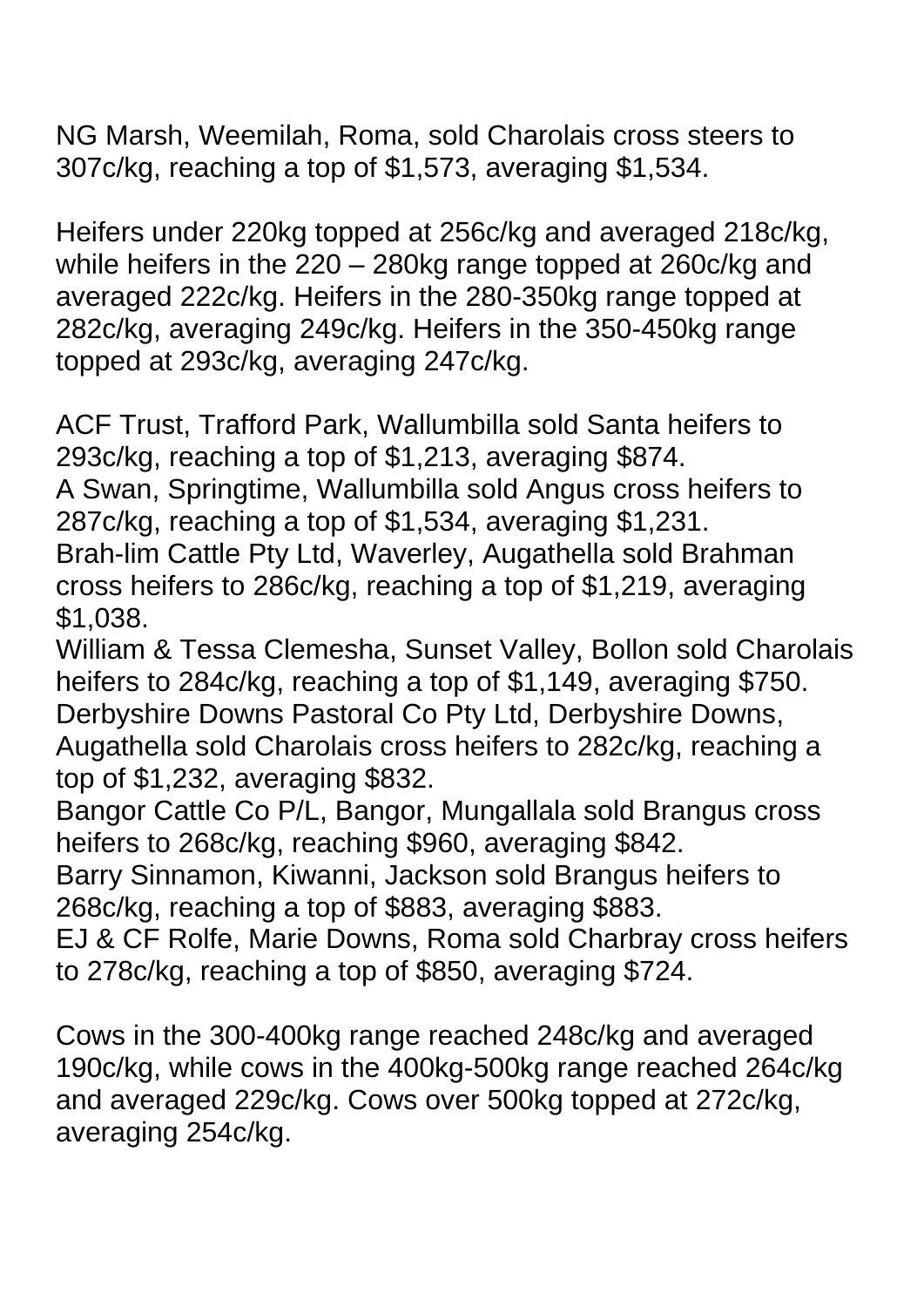SJ & K Martyn, Scotts Nimity, Roma sold Droughtmaster cross cows to 263c/kg, reaching a top of \$1,416, averaging \$1,416. KF & KM Rule, Woodside, Charleville sold Brahman cross cows to 263c/kg, reaching a top of \$1,523, averaging \$1,174. LS Clover & TM Mackie, Bonella, Charleville sold Droughtmaster cross cows to 265c/kg, reaching a top of \$1,370, averaging \$1,153.

RC Business Pty Ltd, Durella, Morven sold Charolais cross cows to 260c/kg, reaching a top of \$1,455, averaging \$1,260.

## *PJH sell 5 th position next week. Please be aware that all cattle being sold must be accompanied by aNational Cattle Health Declaration as well as NVD*